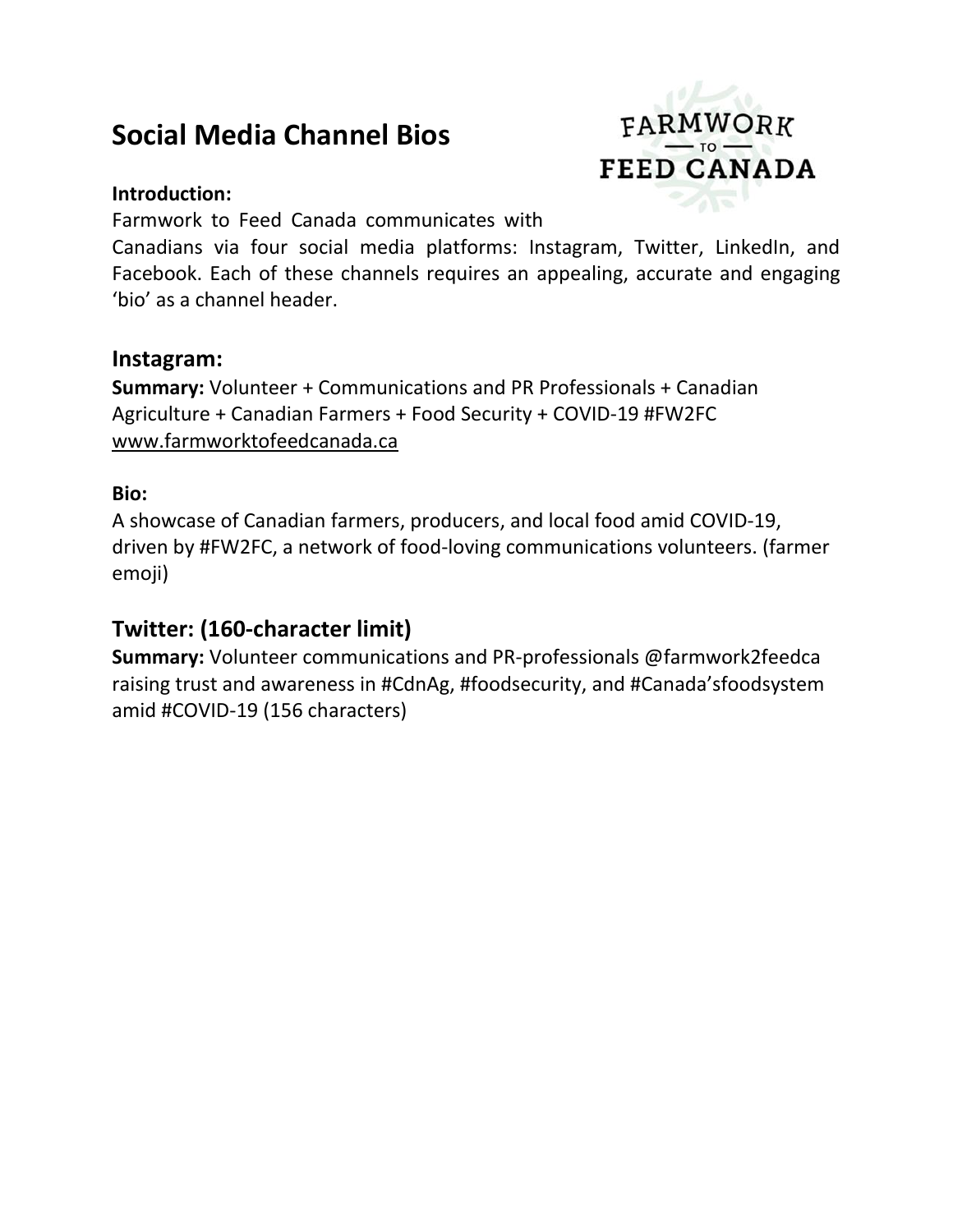## **Bio:**

Educating Canadians on #farmtofork and #foodsecurity amid COVID-19 through a national #FW2FC network of food-loving communications professionals.

# **LinkedIn:**

**Summary:** A volunteer Canadian initiative of communications, public relations, marketing professionals, and students working with the #CdnAg Industry to increase Canadian's knowledge on food security, farm to fork, and other impacts of #COVID-19 coast to coast.

### **Bio:**

Farmwork to Feed Canada (#FW2FC) is a volunteer initiative led by Canadian professionals, recent grads, and students in public relations, communications, and marketing.

Amid the COVID-19 pandemic, we foster support for farmers, farm groups, and food industry experts. We engage Canadians on food issues that matter, from farm to fork to food security.

Follow us @farmwork2feedcanada on social and join the conversation!

# **Facebook:**

**Summary:** A volunteer Canadian initiative of communications, PR, marketing professionals, and students. We work with the ag and ag-food sectors (land and sea) to raise Canadian's awareness of the impact of COVID-19 on ag and build trust in our food system.

## **Bio:**

Farmwork to Feed Canada (#FW2FC) is a volunteer initiative led by Canadian professionals, recent grads, and students in public relations, communications, and marketing.

Amid the COVID-19 pandemic, we foster support for farmers, farm groups, and food industry experts. We engage Canadians on food issues that matter, from farm to fork to food security.

Learn about a day in the life of a Canadian farmer? Check out our latest blogs on food, farmer and producer stories: <https://farmworktofeedcanada.ca/stories/>